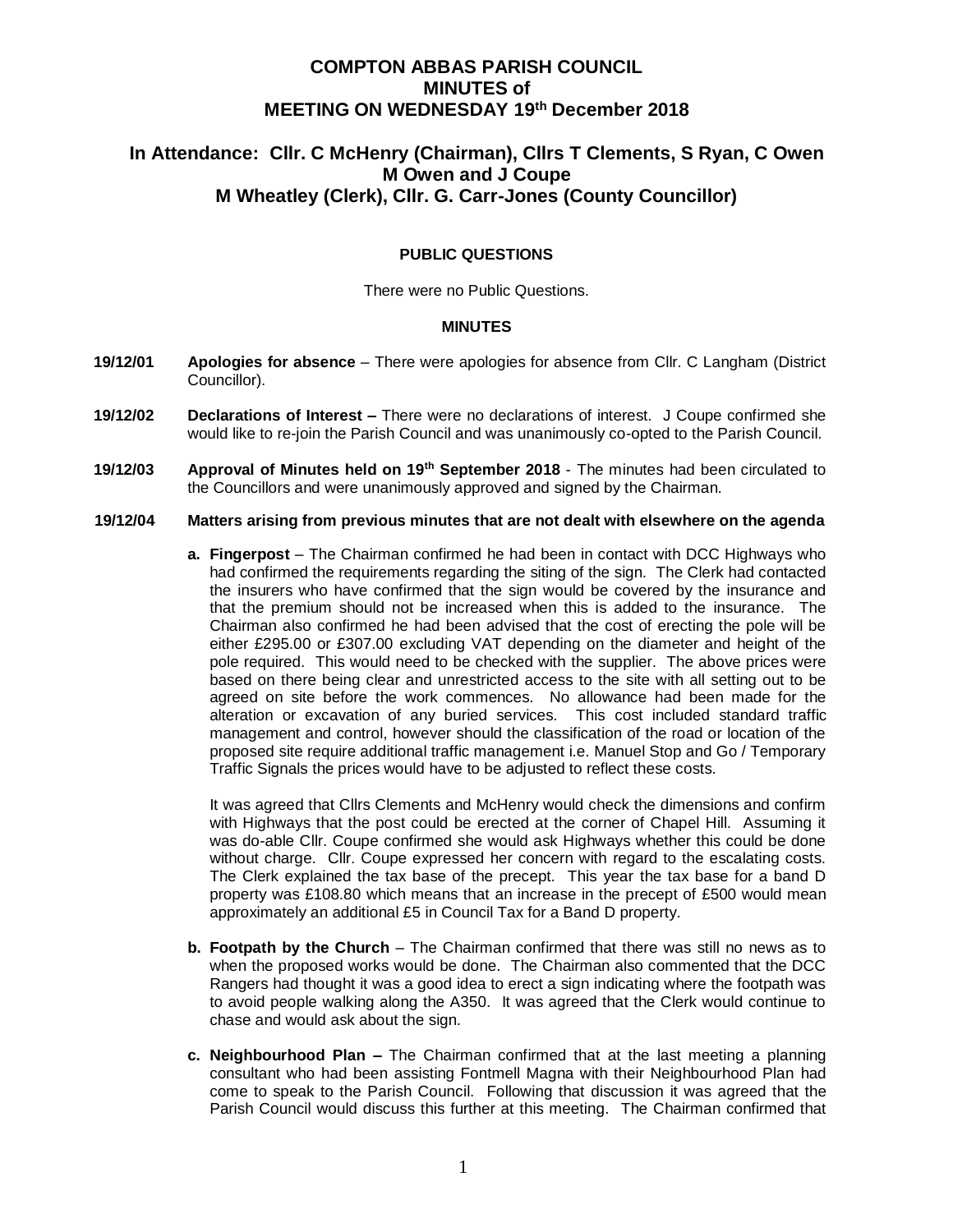he did not think a Neighbourhood Plan was applicable to Compton Abbas. The County Councillor commented that It would require commitment from a number of people within Compton Abbas. It should also be noted that following the formation of the Unitary Authority the planning team would be working on putting together a Dorset wide Local Plan and therefore any assistance from the Unitary Council was likely to be limited. The Parish would need to find someone who was driven to work on the Neighbourhood Plan.

Cllr. Clements commented that he had not realised that the Parish could just have a Plan dealing with the planning issues. Funds would be available to put together a Plan dealing with just the planning issues. At the moment there was a precedent for knocking down existing buildings and replacing them with larger dwellings. This meant that there were less affordable homes in the Village. Public support for a Neighbourhood Plan was untested at present. The County Councillor commented that if what was required was affordable housing if there was some land available the Parish Council could approach the Community Land Trust who would assist with identifying potential housing associations to help develop affordable housing. The Chairman asked how many houses there were left to develop in the Village. The County Councillor confirmed that once the new Local Plan was in place things could change.

Cllr. Coupe suggested that the Parish Council should undertake a survey to ask the residents what they would like done in the Parish including whether they wanted to have a say in the way any development took place. She commented that at present the plan was to expand into the South West of Dorset. The plan was also to develop Gillingham and Shaftesbury. If there was going to be any development the healthcare and other services for the area would need to be considered. At a meeting the Business Manager for Shaftesbury Town Council had been asked whether the Town Council were going to speak to the surrounding parishes who feed into the infrastructure. It was agreed that if a survey was going to be put together it would need to be done both on-line and by way of a leaflet drop. It was agreed that the Councillors would meet in February to discuss the compilation of a survey and who would do what. Cllr. Coupe also suggested that the Annual Parish Meeting should be held separately from the Annual Parish Council Meeting and that what the Parish wanted could be discussed more fully at that meeting. The County Councillor suggested that the Parish Council could have a look at the questionnaire prepared by Fontmell Magna for the purposes of their Neighbourhood Plan.

- **d. Speed Watch –** Cllr. Clements had sent out an email asking for volunteers. 7 people had volunteered and they could use the lay-by by the Church. Training was going to take place sometime after Christmas. One of the problems was with motor cyclists. The number plates were often difficult to see. A local photographer had been approached who confirmed he could take better shots. It was also proposed to have a meeting with the Police and Crime Commissioner to discuss the enforcement of the speed limits. Cllr. Owen asked how effective Speed Watch was. Cllr. Clements confirmed that the Police and Crime Commissioner had confirmed that 13% of people speeding received letters and were then rarely seen to be speeding in the same place again. If someone was going 30/40 miles over the speed limit this was in any event a reportable offence. The speed camera was just additional evidence in such instances. The Speed Watch in Iwerne Minster had reduced the number of people speeding through the village especially when the team were out in their yellow jackets. On bike nights a marked police car parked in a layby would slow the traffic down. Speed Indicator signs were available and could be borrowed once the Speed Watch was up and running.
- **e. Council owned farms**  The County Councillor confirmed that the Council owned farms were currently a net contributor to the DCC funds and advised that at present there were no plans to sell off farms in North Dorset.
- **19/12/05 Vacancies** Cllr Coupe having been co-opted to the Parish Council there was still one vacancy on the Parish Council.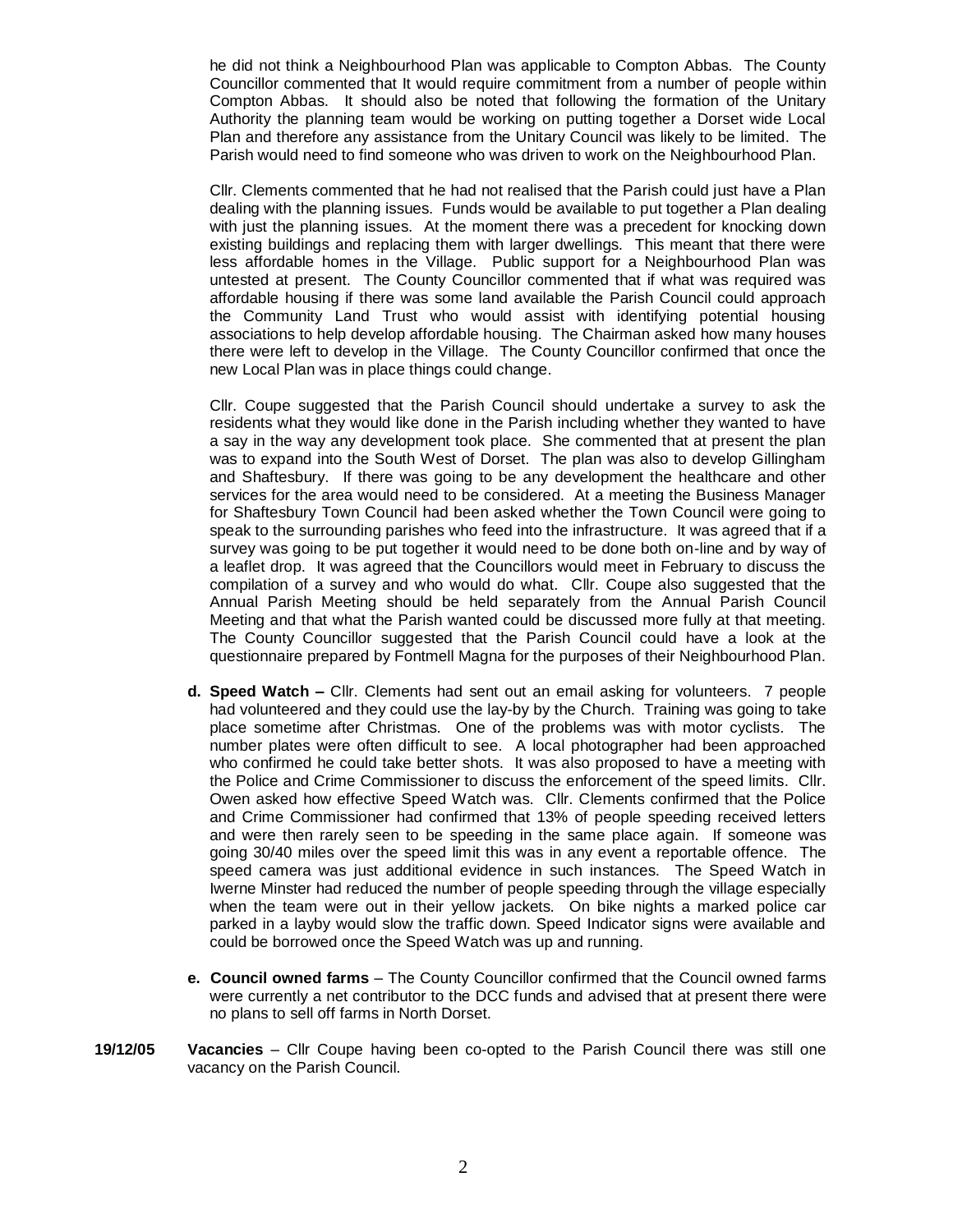**19/12/06 Reports from County/District Councillors** – Reports had been circulated to the Councillors. The County Councillor confirmed that the Boundary Commission proposals had now been finalised and formally adopted. He confirmed that he would not be standing for the new Beacon Ward but would be standing for the ward that included Stalbridge. At the next meeting he hoped to introduce the Parish Council to Jane Somper the candidate for the Beacon Ward who was currently a District Councillor for another ward and lives in Sutton Waldron. At present most of the work being undertaken by the District and County Councils was towards the formation of the Unitary Authority. The Councty Councillor was asked whether the gulf between the Unitary Authority and the Parish Council was going to be wider. The County Councillor confirmed that the intention was that the Unitary Authority Councillor would act as a conduit between the Unitary Authority and the Parishes. It had been suggested that there would be Area boards but it was not clear how effective these would be if they did not have a budget. This was something for the new Council to decide. The new term for the Unitary Authority and Parish Councils was 5 years which was a long commitment and accordingly it was expected that Councillors would be lost at every level. The Unitary Authority was a huge opportunity for Dorset but nothing was going to happen overnight – any changes would be decided by the new Authority.

## **19/12/07 Finance**

**a. Bills to be paid –** It was agreed that the following bills should be paid:

- M Wheatley £315 salary for October to December 2018
- Planning Training £35.04
- Hire of Church Hall £100
- **b.** Bank account The Clerk confirmed that the bank and cash balance as at  $30<sup>th</sup>$ November 2018 was £6289.62. which includes the £400 grant from Campaign for the Protection of Rural England for the fingerpost.
- **c. Precept & Budget** –The Clerk had circulated a precept plan together with the budget for next year. The estimated balance for 2018/19 was £3370.10 which was £501.90 less than the anticipated budget balance.

The anticipated costs for the remainder of this financial year included the full cost of the fingerpost £1707.00 less £300.00 to be contributed by the Church. The figures already include the grant received from CPRE in the sum of £400.00.

Cllr. Coupe asked whether it was proposed to earmark the reserves for particular projects. The Clerk confirmed that given that the precept for Compton Abbas was so small this was not necessary. The rule of thumb was that the reserves should not be more than 1 year's precept however as the precept was so small if there was an emergency expense for example if a tree needed to be felled this would significantly reduce the reserves and accordingly it was not necessary to specifically earmark any reserves. What the Parish Council needed to decide was whether the Precept needed to be raised to meet the anticipated expenses for next year. At present the anticipated balance for 2018/19 was £3370.10.

This year there were extraordinary expenses incurred in respect of the mirror at the end of Hawkcombe Lane and in relation to the tree works in Fanner's field in the total sum of £554.74. However no grants have been made and the £150.00 budget for the play area was not used and these budget items can be vired to offset the extraordinary expenses. With regard to the fingerpost again the additional sums can be offset by the £350.00 from the reserves which was earmarked for the play area. The Parish Council will also need to contribute to the cost of the footpath up to a maximum of £150.

Cllr. Clements asked if a separate reserve of £100 could be earmarked as a contribution to the costs of the A350 Community Group expenses. It was agreed that the contingency included in the proposed budget could be split so that the general contingency was £400 and that there was a separate reserve of £100 for any such costs.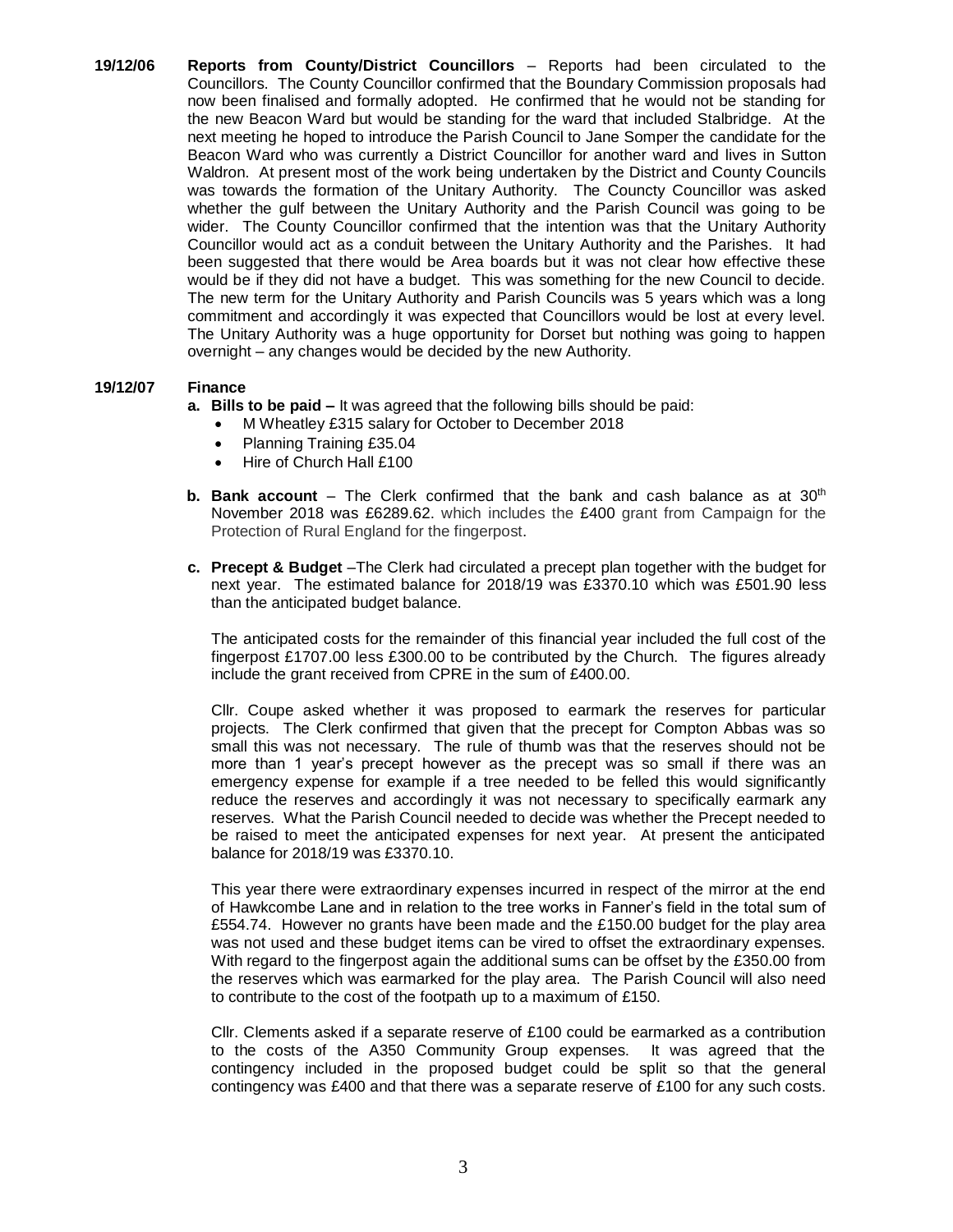Having discussed the Precept Plan it was unanimously agreed that the Precept for 2019/20 should be increased to £3500.00.

- **19/12/08 Fanners Field** The Chairman confirmed that the Village seemed to have lost the impetus to sort out the play area. The question was whether the play area needed to be professionally decommissioned. At present it was not clear who was using the play area and it was agreed that the question of the repair or removal of the play area should form part of the proposed survey. Cllr. Coupe commented that at present there was an asset of the Parish Council which had not been maintained and questioned whether the money put aside for the fingerpost was better used to maintain the play area. With regard to the decommissioning of the play area Cllr. Ryan confirmed that Basil Lane (who currently cuts the grass and maintains the hedges in Fanners Field) had confirmed he would be prepared to take away the equipment without charge save for the scrap value. If the Parish Council went down this route the play area would have to be left in a safe state. Cllr. Ryan had confirmed that she had taped off the play area but the tapes had been removed. The Clerk confirmed that insofar as possible the tapes should be replaced and that signs should be put up confirming that the equipment should not be used. She would supply laminated signs to be put up. There was then a discussion as to whether it was still the intention to plant a Cherry tree and buy a plaque in memory of Mrs Honour who had donated the field. It was agreed that this would be done once the plans for Fanners Field were finalised.
- **19/12/09 Planning/Tree Works –** There have been no applications which the Parish Council had been consulted on since the last meeting.
- **19/12/010 Footpaths/Rights of Way**  As above the Clerk is waiting to hear from the Rangers as to when the works on the footpath by the Church are likely to start.

#### **19/12/011 Highways**

- **a. Roads through Compton Abbas** Cllr. Owen had been speaking to DCC Highways regarding the run off on Drones Lane. They have permission to go ahead with the work but to date the Parish Council had not been advised of the commencement date. It was agreed that the Clerk and Cllr. Owen would continue to chase. Cllr. Coupe suggested that Rolly Skeats and Matthew Pyles of DDC Highways should be copied in on any emails.
- **b. A350/C13** The A350 Community Group had met on 5<sup>th</sup> December 2018. Cllr. Coupe confirmed that Highways had recently been awarded additional funds and that some of the funds were being used to repair the tarmac on the rural roads round Compton Abbas and further tarmacing was going to be undertaken in the New Year. At the moment the north/south route being considered by the government was the A350 to Warminster and then A36 to Salisbury and the A338 to Bournemouth. This would hopefully take some traffic away from the A350. With regard to the A350/C13 nothing would be decided until the new Authority was in place. Works were however due to commence In January 2019 to improve the C13. Cllr. Owen commented that the route to Salisbury was not logical. Cllr. Coupe commented that DCC were responsible for the major road network and the government were responsible for the strategic road network. The strategic roads in Dorset were the A31/35 and the A303. The development of the major road networks was usually through the Local Enterprise Partnership. North Dorset currently had no representatives on the LEP but with the new Authority hopefully there would be more representatives on the LEP. Cllr. Coupe also confirmed that the A350 had a higher number of accidents than other major routes through Dorset.
- **19/12/012 Travellers**  The Clerk had written to Paula Clover the Gypsy and Traveller Liaison Officer and had asked her to move the travellers to the agreed areas. Ms. Clover had visited the Travellers and informed them they were not on the designated stopping areas. They had replied that the designated stopping areas were too boggy for the winter months and they would not be prepared to move to them. They said if they moved the only place they would go to would be Five Bridges layby. They had only just moved from there. The locals and the Parish were not happy with them being there accordingly she had told them not to move so